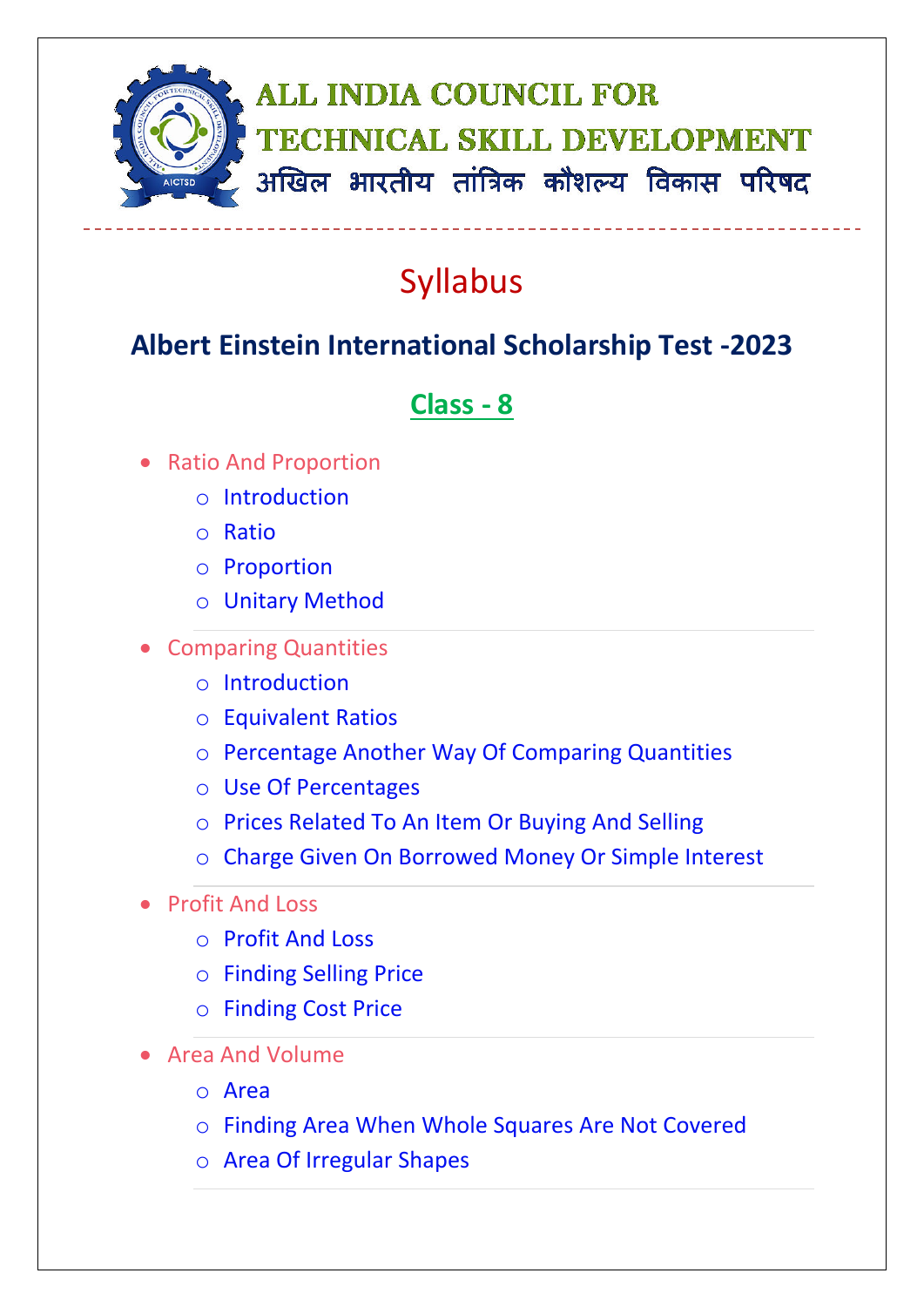

- o Area Of A Rectangle Or Square
- o Finding Length Or Breadth
- o Perimeter
- o Volume
- o Volume Of A Cube
- o Volume Of A Cuboid
- HCF & LCM
	- o Hcf
	- o Lcm
	- o Prime Factorisation
	- o Hcf By Prime Factorisation
	- o Lcm By Prime Factorisation
	- o Lcm By Division Method
- Perimeter And Area
	- o Introduction
	- o Squares And Rectangles
	- o Area Of A Parallelogram
	- o Area Of A Triangle
	- o Circles
	- o Conversion Of Units
	- o Applications
- Percentages
	- o Expressing Fractions As Percentages
	- o Converting Percentages To Fractions
	- o Expressing Percentages As Decimals